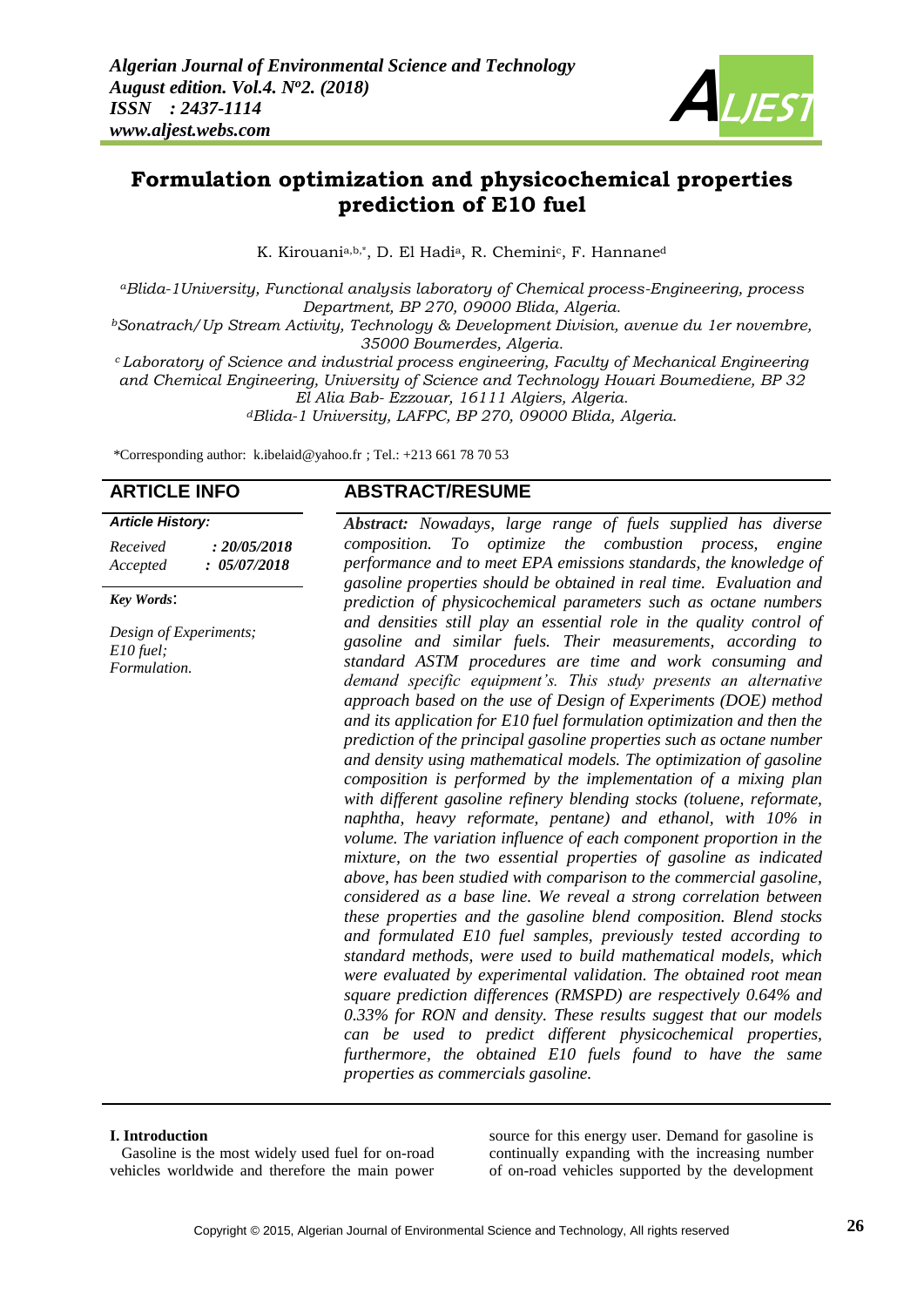of fuel efficient direct gasoline injection and hybrid engines [1]. Gasoline engine formulation is mainly indexed with respect to Octane number. Octane ratings is considered among the most important parameters in determining the fuel quality and influencing engine performance and emissions of the vehicle [2], this parameter is affected by branched-chain alkanes (isoparaffins), aromatic hydrocarbons, sulfur, olefin, and additives [3-5].

Commercial gasoline is built by mixing various fuel streams from the refinery process and proportions must not ably be chosen to reach target values for Octane Numbers. Similarly, the design of gasoline surrogates requires to match the Research Octane Number (RON) and/or the MON Motor Octane Number value of the commercial gasoline [6, 7], so that the effect of mixing pure compounds must be known. The composition of gasoline depends on the nature of the crude oils from which it originates, variations in the conditions in which the gasoline is removed from the distillation tower, transportation, storage time, which can lead to volatilization losses, the end use for which it is intended and the legislation of the country where the production and distribution are located [8]. Density and octane rating are properties closely related to the fuel composition and the characteristics of its components [9-11].

 The most used solvents to produce gasoline are the ethanol. The addition of ethanol to gasoline fuel enhances the octane number of the blended fuels. Ethanol is reported to be an important contributor to decreased engine-out regulated emissions and decreased brake specific energy consumption [12- 15]. The use of E10 blended fuel can generally reduce pollutant emission components [16]. The effect of ethanol fuel on the pollutant emissions and performance of an engine holds many researchers' [17-22] interests.

 The estimation of physicochemical parameters such as RON and density still plays an important role in the quality control of gasoline and similar fuels. Their measurements according to standard ASTM procedures demand specific equipments and are time and work consuming. The use of experimental design techniques can provide a systematic way to carry out the experiments needed for the model development, with the same degree of success that has been already accomplished in several research fields [23]. The challenge involved in the analysis of experimental design results when more than one response variable is present. The application of a design of experiment with Doptimal method, combined with a simultaneous optimization method based on mixture plan, provide a systematic and efficient way to perform gasoline formulation and its optimization. In this way, key properties such as density and octane number (RON) were modeled. In this paper, the use of experimental design modelling to correlate the

physicochemical properties measured according to ASTM standard procedures is described. The influence of the input variables was evaluated through significance analysis of residuals charts. Such analysis was also supported by the use of the ANOVA table evaluation. The evaluation of the effect coefficients and respective standard errors from multiple linear regressions provided more detailed and precise information on the significance of main and interaction effects in each response variable [24].

#### **II. Materials and methods**

 A mixture plan is used for the experimental design, and the following steps are used as follows:

- 1. Characterization of blending stocks used in gasoline reformulation, making the evidence of principal properties such as: RON and density.
- 2. Experimental design setup after defining the maximal and minimal contributing values of each blending stocks in mixtures.
- 3. Formulation and characterization of obtained gasoline.
- 4. Elaboration and validation of mathematical models for each property (RON and density).
- 5. Optimization of the formulation that allows the determination of optimal volumetric contribution of each blending stocks in the mix, in order to obtain gasoline that meets specifications in terms of RON and density.

 The formulation of gasoline is the sum of operations that consists on the mix of different blending stocks issued from refining to obtain sufficient quantity of final product conforms to required specifications. The most constraint concern essentially octane numbers (RON).

All calculations and graph generation were performed on a Design Expert 9 platform.

#### **II.1. Samples**

 A total of 5 blendstocks were supplied by the Algerian refinery SKIKDA and kept at 4°C until use: Toluene Cut  $(x_1)$ , Reformate  $(x_2)$ , Naphtha  $(x_3)$ , heavy reformate  $(x_4)$  and Pentane cut  $(x_5)$ , in which, the ethanol  $(x_6)$  is added to them at 10%, fixed volumetric contribution. This combination or formulation permits to obtain E10 fuel.

 The procedure of physicochemical tests is based on American Society for Testing and Materials (ASTM) methods. Measurements of octane number (RON) and density have been performed using respectively the following standards: ASTM D4052[25] and ASTM D2699 [26].It is important to point out that an Algerian commercial unleaded gasoline without any oxygenated additives is used as a reference to compare its properties with those gasoline reformulated with ethanol. The experimental results are shown in table1, here under.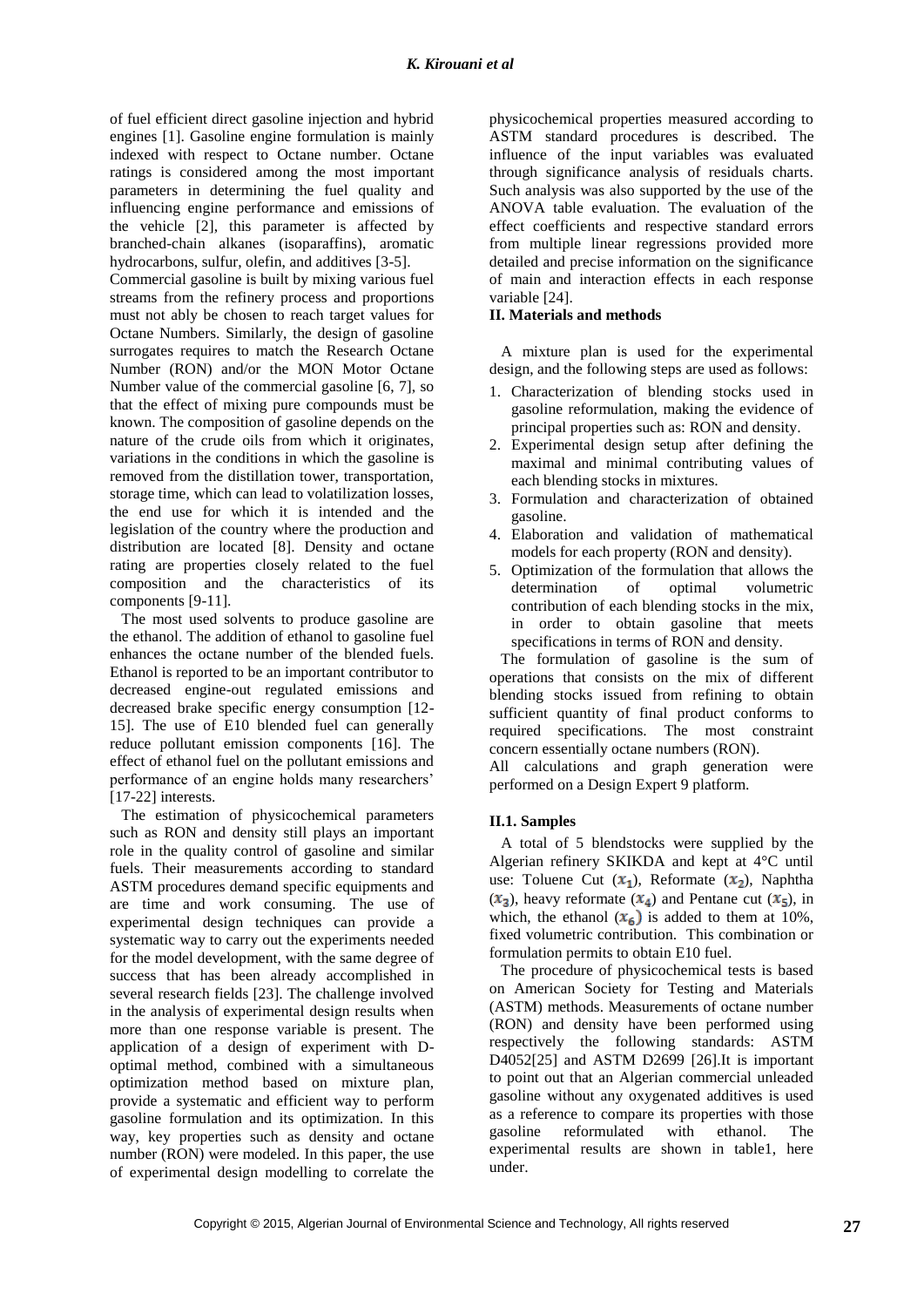

|                        |        |                |        | $\cdot$ |        |        |                   |
|------------------------|--------|----------------|--------|---------|--------|--------|-------------------|
| <b>Blendstock</b>      | X4     | $\mathbf{x}_2$ | Xз     | X4      | X5     | X6     | Reference         |
| <b>Characteristics</b> |        |                |        |         |        |        | <b>Commercial</b> |
|                        |        |                |        |         |        |        | gasoline          |
| Density                | 0.8308 | 0.8048         | 0.6649 | 0.8715  | 0.6620 | 0.7935 | 0.7780            |
| <b>RON</b>             | 107.8  | 98             | 71. I  | 108     | 78.8   | 125    | 95.1              |

*Table 1. Blendstocks and reference gasoline characteristics*

The results indicate that  $(x_3)$  and  $(x_5)$  blendstocks are presented a low RON values. However,  $(x_1)$ ,  $(x_2)$  and  $(x_4)$ , and due to their aromatic nature tendency, the RON values are high. Ethanol presents the highest RON comparing to all components. Each base in the mixture, from its properties, contributes to increase or decrease a given characteristic. To meet the standards the RON should be greater or equal 95 and the density includes between 0.72 and 0.78.

#### **II.2. Experimental aspect**

 The experimental data are included in the following table

*Table 2. Blend stocks, min and max contribution*

| <b>Blendstock</b>      | <b>Notation</b> | Composition<br>$(\%vol)$ |     |  |
|------------------------|-----------------|--------------------------|-----|--|
|                        |                 | Min                      | Max |  |
| <b>Toluene</b> cut     | $x_1$           | $\theta$                 | 8   |  |
| <b>Reformate</b>       | $x_{2}$         | 40                       | 45  |  |
| Naphtha                | $x_{3}$         | 17                       | 25  |  |
| <b>Heavy Reformate</b> | $x_{4}$         | 10                       | 15  |  |
| Pentane cut            | $x_{5}$         | 3                        | 5   |  |
| <b>Ethanol</b>         | $x_{6}$         | 10                       | 10  |  |

 Due to the variability of the gasoline chemical composition of, its quality is always specified through minimum and, maximum values, with the exception of ethanol content which is fixed.

 The data in table 2 enable us to build an experimental design in order to optimize the number of tests in the laboratory.

#### *III. Results and discussion*

 Twenty five (25) formulations have been conducted, in which the first twenty ones are used to establish the model. The last five tests, from 21 to 25, are used to validate the model. Reformulated gasoline have been prepared with the incorporation of different proportions of components from  $(X_1)$  to  $(X_5)$ , and the 10% of ethanol volume  $(X_6)$  as indicated in Table 2. For each formulation, the RON and density have been measured; the obtained results are shown in Table 3.

It was noted, that during the experiments, small additions of the compound greatly affect the properties have been studied. It is shown that each blend stock has an effect on the physicochemical properties of gasoline, depending on the concentration and chemical nature of the blendstock (oxygenated, aliphatic, aromatic) as found in reference [27].

 Also, the ethanol concentration does not significantly modify the global composition of the mix but, it has an important influence on the measured properties. We have considered this variable as an external quantitative factor that may vary independently from proportions of other gasoline components. In addition, the density values vary simultaneously with gasoline composition and are within tolerance intervals as fixed by industrial. For this raison, we did not optimize this response.

#### **III.1. Developed models**

 The purpose of the developed mathematical models is to combine different kinds of blend stocks coming from Algerian refineries blended with ethanol to produce the E10 fuel that meets the standards of national and international market**.**

#### **III.1.1. Octane Number (RON)**

 The fuel octane rating is a measure of the fuel's ability to resist auto-ignition and knock in a sparkignited engine. Higher octane-rated fuel is desirable as it enables improved engine efficiency [28]. Equation (4) gives different effects and interactions of the blend stocks in the mixture.

 $\textit{RON} = y = 343.25x_1 + 27.64x_2 + 452.11x_3 +$  $499.70x_4 - 19213.83x_5 - 411.63x_1x_2 237.67x_1x_3 - 1624.64x_1x_4 +$  $24134.39x_1x_5 - 669.42x_2x_3 + 446.90x_2x_4 +$  $23147.59x_2x_5 - 2404.42x_3x_4 +$  $25402.06x_3x_5 + 20315.78x_4x_5$ **(4)**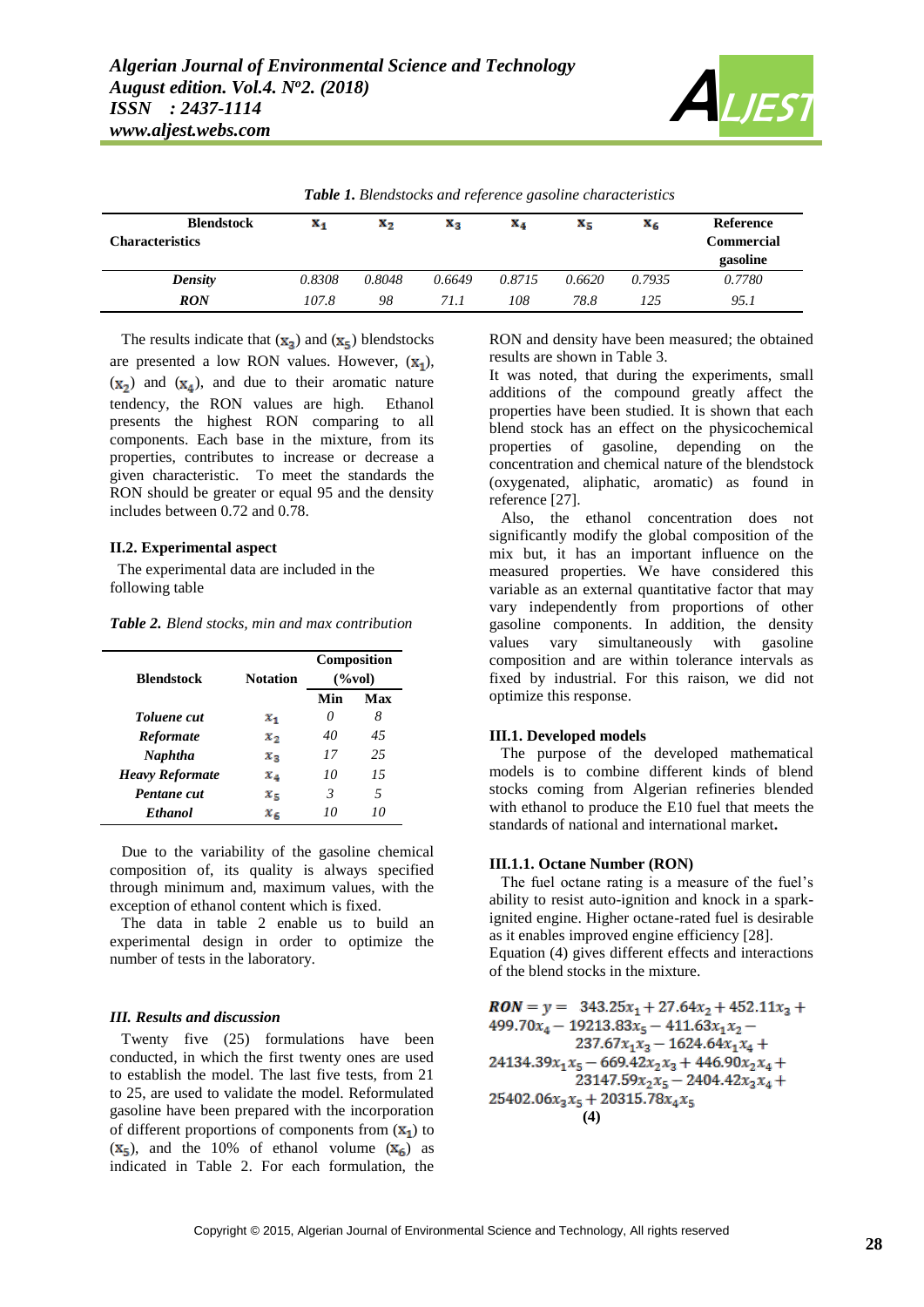#### *K. Kirouani et al*

| Mixing plan for gasoline formulations (Vol) |                |       |                |       |         | <b>Measured</b> |                |            |
|---------------------------------------------|----------------|-------|----------------|-------|---------|-----------------|----------------|------------|
|                                             |                |       |                |       |         |                 | responses      |            |
| <b>Trials</b>                               | $\mathbf{x}_1$ | $x_2$ | $\mathbf{x}_3$ | $X_4$ | $x_{5}$ | $X_6$           | <b>Density</b> | <b>NOR</b> |
| 1                                           | 0.070          | 0.450 | 0.210          | 0.140 | 0.030   | 0.100           | 0.7814         | 94.6       |
| $\overline{\mathbf{c}}$                     | 0.080          | 0.450 | 0.195          | 0.125 | 0.050   | 0.100           | 0.7819         | 94.6       |
| $\overline{\mathbf{3}}$                     | 0.055          | 0.450 | 0.195          | 0.150 | 0.050   | 0.100           | 0.7745         | 95.8       |
| 4                                           | 0.055          | 0.425 | 0.220          | 0.150 | 0.050   | 0.100           | 0.7772         | 95.2       |
| 5                                           | 0.070          | 0.450 | 0.250          | 0.100 | 0.030   | 0.100           | 0.7749         | 93.9       |
| 6                                           | 0.040          | 0.450 | 0.210          | 0.150 | 0.050   | 0.100           | 0.7780         | 95.0       |
| 7                                           | 0.000          | 0.450 | 0.250          | 0.150 | 0.050   | 0.100           | 0.7673         | 94.5       |
| 8                                           | 0.080          | 0.400 | 0.220          | 0.150 | 0.050   | 0.100           | 0.7759         | 95.1       |
| 9                                           | 0.020          | 0.450 | 0.250          | 0.150 | 0.030   | 0.100           | 0.7721         | 95.0       |
| 10                                          | 0.080          | 0.450 | 0.220          | 0.100 | 0.050   | 0.100           | 0.7693         | 96.0       |
| 11                                          | 0.080          | 0.425 | 0.195          | 0.150 | 0.050   | 0.100           | 0.7806         | 95.4       |
| 12                                          | 0.080          | 0.450 | 0.195          | 0.125 | 0.050   | 0.100           | 0.7798         | 95.1       |
| 13                                          | 0.020          | 0.450 | 0.250          | 0.150 | 0.030   | 0.100           | 0.7755         | 94.3       |
| 14                                          | 0.025          | 0.425 | 0.250          | 0.150 | 0.050   | 0.100           | 0.7650         | 94.2       |
| 15                                          | 0.075          | 0.400 | 0.245          | 0.150 | 0.030   | 0.100           | 0.7771         | 94.0       |
| 16                                          | 0.000          | 0.450 | 0.250          | 0.150 | 0.050   | 0.100           | 0.7711         | 96.0       |
| 17                                          | 0.070          | 0.450 | 0.210          | 0.140 | 0.030   | 0.100           | 0.7815         | 96.7       |
| 18                                          | 0.080          | 0.450 | 0.190          | 0.150 | 0.030   | 0.100           | 0.7853         | 97.0       |
| 19                                          | 0.057          | 0.425 | 0.227          | 0.150 | 0.040   | 0.100           | 0.7781         | 98.0       |
| 20                                          | 0.058          | 0.450 | 0.227          | 0.125 | 0.040   | 0.100           | 0.7757         | 95.2       |
| 21                                          | 0.040          | 0.450 | 0.210          | 0.150 | 0.050   | 0.100           | 0.7791         | 96.0       |
| 22                                          | 0.080          | 0.420 | 0.250          | 0.120 | 0.030   | 0.100           | 0.7758         | 94.8       |
| 23                                          | 0.080          | 0.450 | 0.170          | 0.150 | 0.050   | 0.100           | 0.7862         | 97.0       |
| 24                                          | 0.050          | 0.400 | 0.250          | 0.150 | 0.050   | 0.100           | 0.7722         | 95.3       |
| 25                                          | 0.025          | 0.450 | 0.250          | 0.125 | 0.050   | 0.100           | 0.7705         | 95.0       |

*Table 3. Applied Design of experiments and measured responses*

 The figure 1 hereunder shows RON model coefficients and highlights theirs effects and interactions.



*Figure 1. Coefficients effects and their interactions on RON model.*

 From the figure above, we conclude that the interactions created by pentane and other blending stocks such as: pentane – toluene, pentane – reformate, pentane – naphtha, and pentane-heavy reformate have notable influence on the RON. Contrary to that, interactions generated by other

blending stocks have negligible effects on this property. Residuals analyses according to predicted RON values are presented in figure 2.



*Figure 1. RON Residual analysis*

 The residuals seem to be distributed randomly. The mathematical model represents correctly the observed values with a coefficient of determination (R 2 ) equal to 94.57%.The RMSEP and the RMSPD values were (0.62 and 0.64)% respectively knowing that the standard method ASTM D2690 [26] reproducibility limits for RON is 0.7. Therefore, the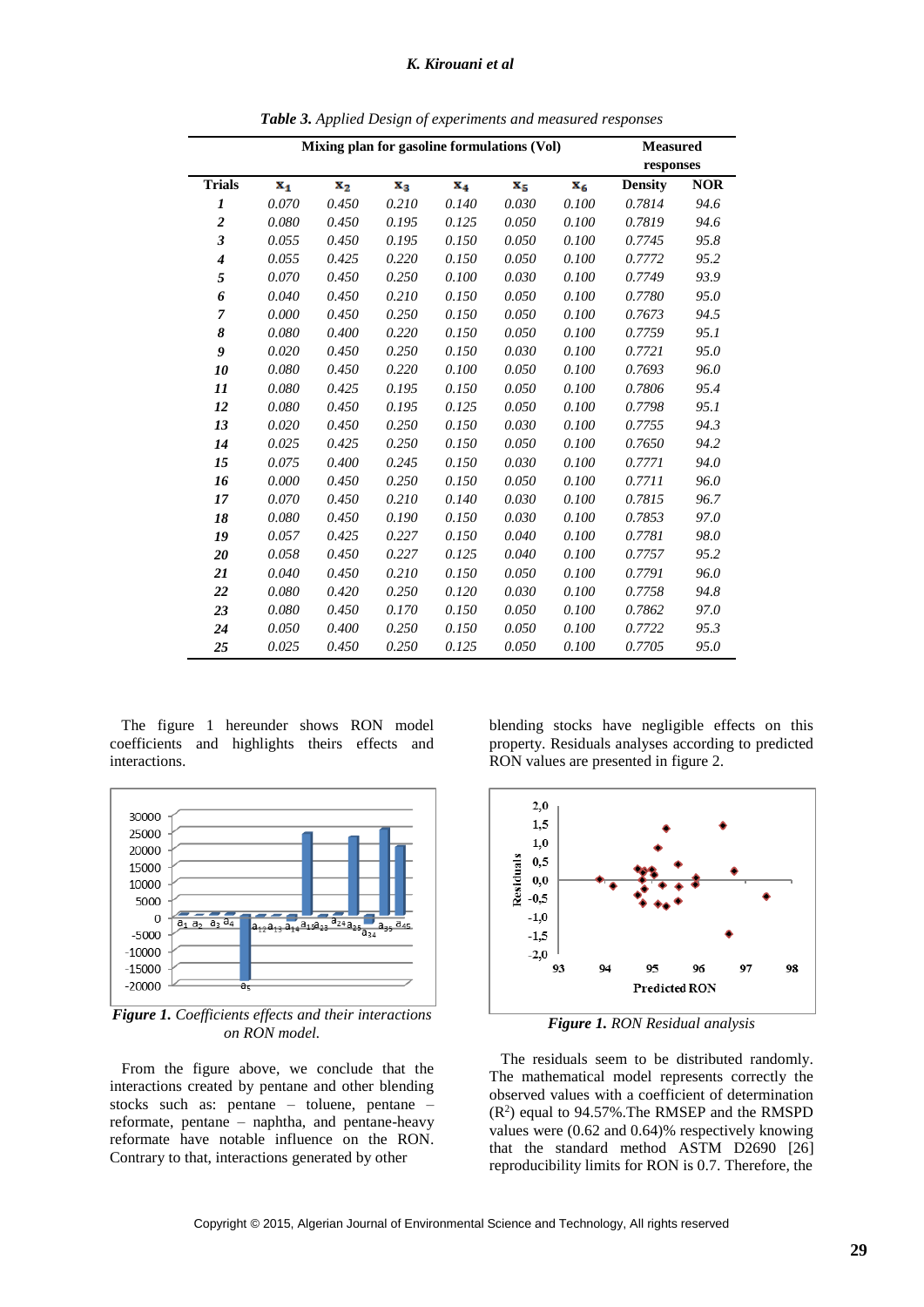

prediction results obtained in the proposed model are in accordance with the reproducibility value established in the norm.

#### **III.1.2. Density**

 An important test used by refiners to analyze gasoline is the density one. The procedure to perform this test is the ASTM D4052 [25], and it depends on the entire composition of the sample. Although, the test to determine the gasoline density of carried out has a simple procedure and it is a faster test in comparison to octane number analysis, the model for density of gasoline is fashioned using the same mixing plan.

**Density** =  $0.92957x_1 + 0.90584x_2 +$  $0.74657x_3 + 0.92673x_4 + 0.74932x_5$ **(5)**

Relation (5) is a linear model without interactions. The effects of the five significant coefficients are represented in Figure 3.



*Figure 3. Coefficients effects and their interactions on density model.*

 It is observed that practically all the blending stocks' contribution has the same influence with a

value of 22% on density, and around 17% for naphtha and pentane (Figure 3).

Residuals analysis according to density predicted values are presented in figure 4.



*Figure 4. Density residual analysis.*

 The residual dispersion does not present a particular tendency, the points are distributed randomly, and therefore the density selected model of is appropriate as the correlation coefficient  $(R^2)$ is 95.52%. The RMSEP and the RMSPD obtained are  $1.7 \text{ kg/m}^3$  and  $0.2\%$  respectively. The reproducibility limit established in the ASTM D4052 norm is  $2.0 \text{ kg/m}^3$ . Therefore, the RMSEP value obtained in the proposed method is in accordance with the reproducibility limit of the ASTM norm.

#### **III.2. Octane Number and Density graphical representation predicted in experimental domain**

 The following graphs generated from the two RON (equation 4) and density (equation 5) models are:

- Response surfaces, figure 5.
- Contour curves, figure 6

All points in the domain correspond to population responses located on the surface as shown in Figures 5.a and 5.b for RON and density respectively.



*Figure 5. Response surfaces.*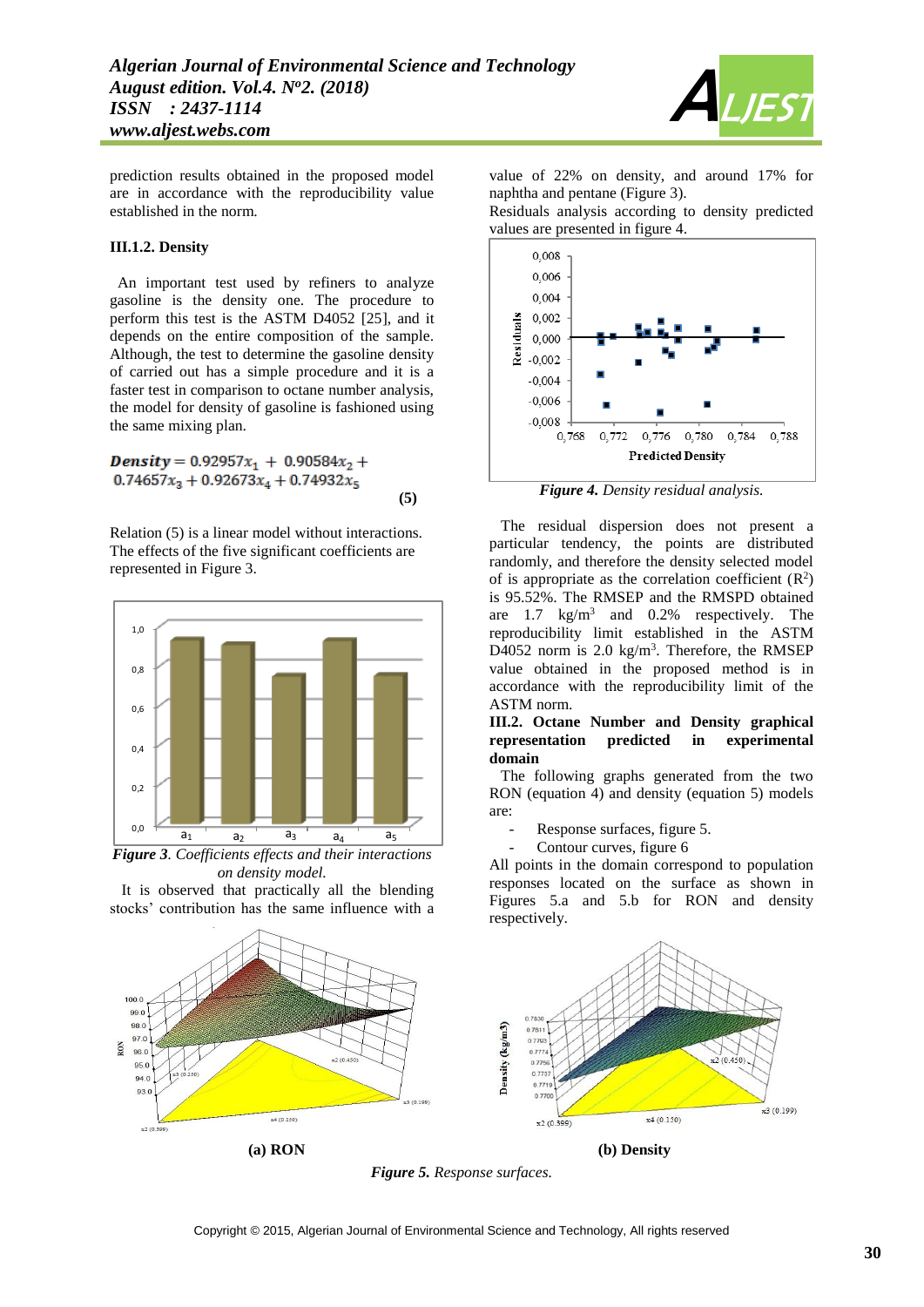The results show that the density increases with the concentration of reformate and heavy reformate. The Iso-responses curves analysis (Figures 5.a and 5.b) reveal the existence of relatively large domain of compositions, where the proprieties of RON and density are in the interval of gasoline specifications. Generally, the RON varies with the chemical nature of blendstocks, paraffinic (Naphtha) or/and aromatic (reformate and heavy reformate). Figure 5.a shows that the variation of blending stocks in the mix let to obtain 95 and more for RON.

 The 3D representation gives good insight on the localization of the best responses inside the experimental domain. With the association of corresponding contour curves, it becomes easiest to generate these values (Figures 6.a, 6.b).



*(a) RON*



*Figure 6. Contour curves (iso-responses).*

 The objective of this present work is achieved, so, it is possible to calculate RON and density for all

compositions of the study domain. The contour curves indicated in Figure 6 show the contribution influence of blending stocks respectively: reformate, naphtha, and heavy reformate on the different responses; RON and density. It is important to notice that these components have been selected for drawing diagrams due to their predominant presence in gasoline blends. The obtained results show that the density increases as the concentration of reformate and heavy reformate increases**.**

#### **III.3. Optimization study**

 The optimization was performed using mathematical models which represent the typical composition of E10 fuel obtained by maximizing the RON. The characteristics of this formulation are reported in table 4.

| <b>Characteristics</b> | <i>opumization.</i><br><b>Reformulated</b><br>E10 Fuel | <b>Reference</b><br>Commercial<br>gasoline |  |  |
|------------------------|--------------------------------------------------------|--------------------------------------------|--|--|
| Density<br>$(kg/cm^3)$ | 0.7748                                                 | 0.7780                                     |  |  |
| RVP(kPa)               | 51.4                                                   | 51.7                                       |  |  |
| <b>NOR</b>             | 96.1                                                   | 95.1                                       |  |  |

*Table 4. E10 fuel Characteristics after optimization.*

The optimization results show that the formulated E10 fuel in this study from blending naphtha, toluene cut, n-pentane cut, reformate, heavy reformate and ethanol using Design Of Experiments method present almost save characteristics to commercial gasoline, taken as reference (Table 4).

#### **IV. Conclusion**

 Our present study allows us to determine experimentally blendstocks amounts of Algerian refineries that permit in one hand to get the two principal properties (RON and density) within international gasoline specifications, and to establish mathematical predicting models which will help to make future simulations of different blendstocks. Also, they let us to reproduce experimental results with an accepted agreement: R squared values are 94.57% for RON and 95.52% for density. The root mean square prediction differences (RMSPD) obtained are 0.33% for density and 0.64% for RON.

 The obtained data analysis revealed that there is a good correlation between numerical and experimental. Therefore, the experimental design proved to be a useful tool for optimization, formulation of gasoline and prediction of its properties. It is important to highlight that physicochemical properties of E10 fuel predicted